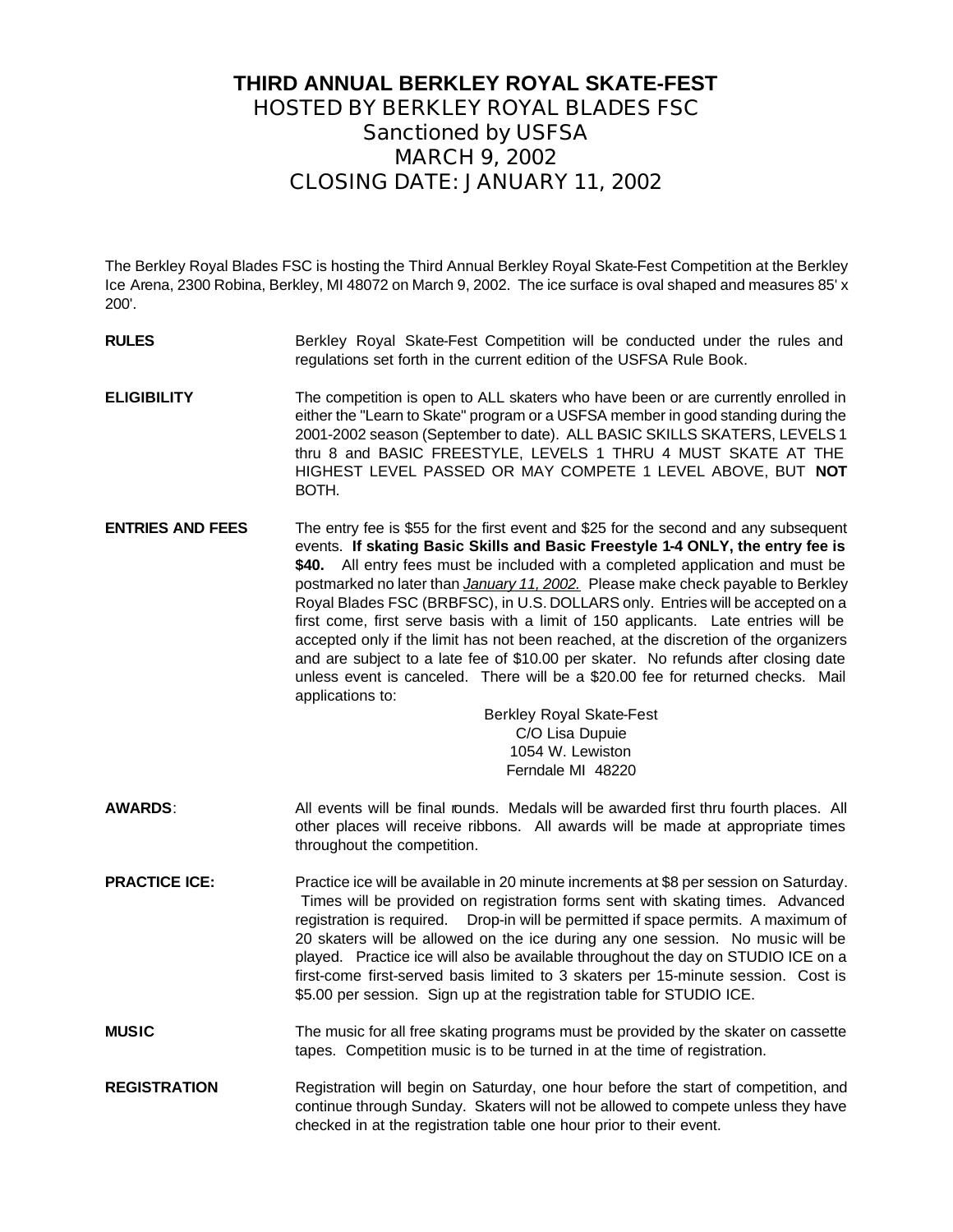**FACILITIES** The Berkley Ice Arena is located at 2300 Robina, Berkley, Michigan. The arena telephone number is (248) 546-2460. There is ample seating for spectators.

- **VIDEO TAPING AND PHOTOGRAPHS** This will be available through Ledin, Inc. and can be arranged for at the rink. You may furnish your own tape or purchase one. Award photographs will be taken and may be purchased. Individual photographs may be requested and purchased from the photographer. All basic skills, basic freestyle and compulsory events are videotaped by event in its entirety. NO FLASH PHOTOGRAPHY OR LIGHTED VIDEO TAPING WILL BE PERMITTED. No power is available for individual videotaping.
- **QUESTIONS** Any questions relative to the competition may be addressed to:

Lisa Dupuie (248) 546-9038 (phone) (248) 546-1835 (fax) KDDLAFD@aol.com (e-mail address) Sandy Engman (248) 543-4315 (phone) eengman@home .com (e-mail address)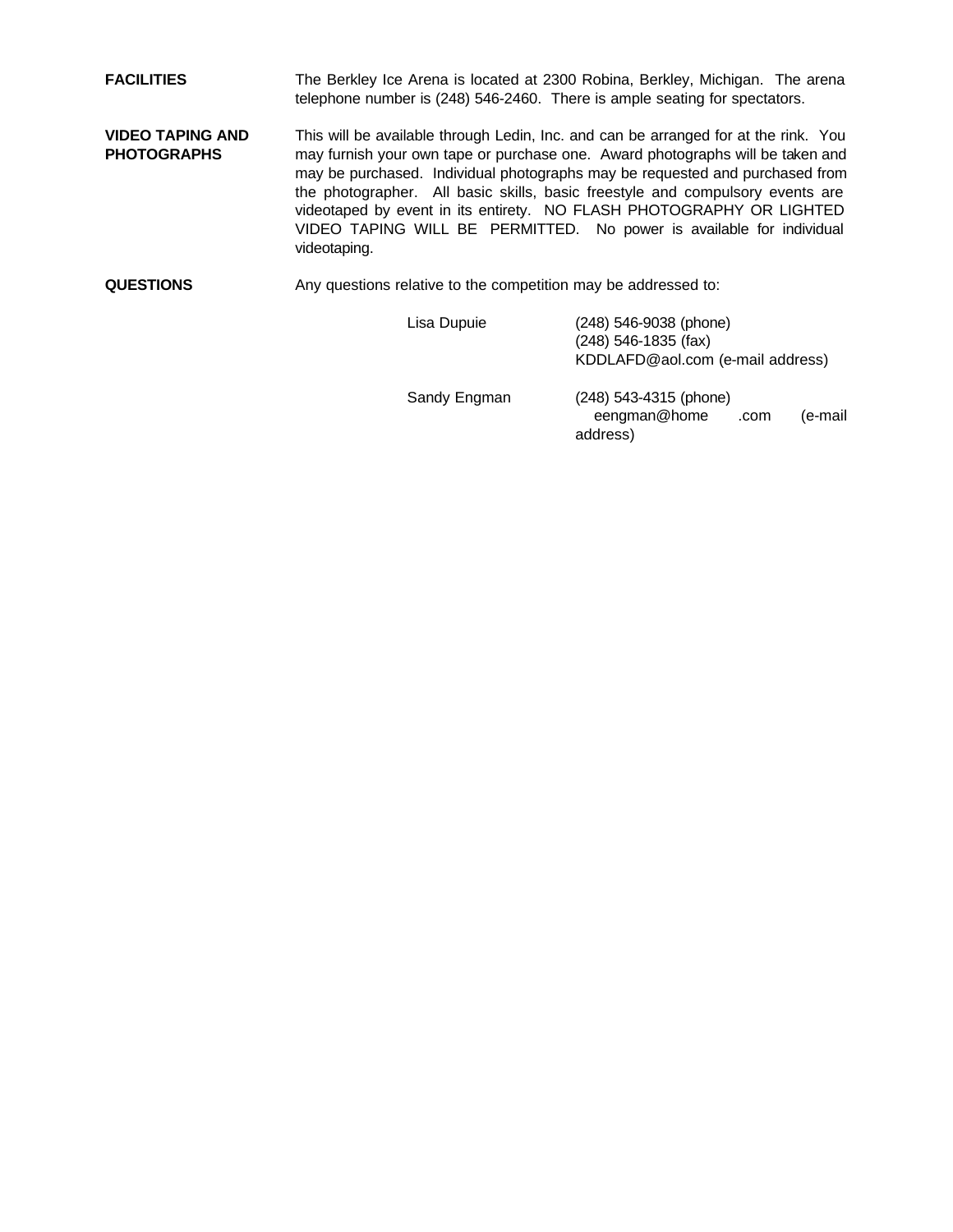# **COMPETITION EVENTS AND ELIGIBILITY**

## **BASIC SKILLS 1-8**

**ALL ELEMENTS SHALL BE SKATED ONE AT A TIME IN ROTATION ON A 1/2 SHEET OF ICE A SECOND ATTEMPT MAY BE REQUESTED BY THE SKATER WITH THE RAISE OF A HAND ONLY THE SECOND ATTEMPT WILL THEN BE JUDGED. ALL ELEMENTS MUST BE SKATED IN THE ORDER LISTED.**

- **BASIC 1** 1. Forward two foot glide
	- 2. Forward two-foot swizzles 6-8 in a row
	- 3. Forward snow plow stop
	- 4. Backward wiggles 6-8 in a row

ALL GLIDES MUST BE HELD TWICE THE SKATERS' HEIGHT

- **BASIC 2** 1. Forward one-foot glide either foot
	- 2. Backward two foot swizzles 6-8 in a row
	- 3. Moving snowplow stop
	- 4. Two-foot turn in place forward to backward
	- ALL GLIDES MUST BE HELD TWICE THE SKATERS' HEIGHT
- **BASIC 3** 1. Forward stroking
	- 2. Forward 1/2 swizzle pumps on a circle, either clockwise or counterclockwise 6-8 consecutive
	- 3. Backward one foot glide either foot
	- 4. Two foot spin minimum of 2 revolutions
- **BASIC 4** 1. Forward outside edge on a circle clockwise or counterclockwise
	- 2. Forward crossovers 6-8 consecutive both directions
	- 3. Forward outside three turn R and L
	- 4. Backward snowplow stop R or L
- **BASIC 5** 1. Backward crossovers 6-8 consecutive both directions
	- 2. One-foot spin minimum of 3 revolutions
	- 3. Hockey Stop
	- 4. Side Toe hop either direction
- **BASIC 6** 1. Forward inside 3 turn R and L
	- 2. Bunny Hop
	- 3. Forward spiral on a straight line R or L
	- 4. Lunge R or L
- **BASIC 7** 1. Forward inside open Mohawk R to L and L to R
	- 2. Ballet jump either direction
	- 3. Backward crossovers to a backward outside edge landing position, clockwise and counterclockwise
	- 4. Forward inside pivot
- **BASIC 8** 1. Moving forward outside or forward inside 3 turns R and L
	- 2. Waltz jump
	- 3. Mazurka, either direction
	- 4. Combination move clockwise or counterclockwise (from Basic 8 curriculum)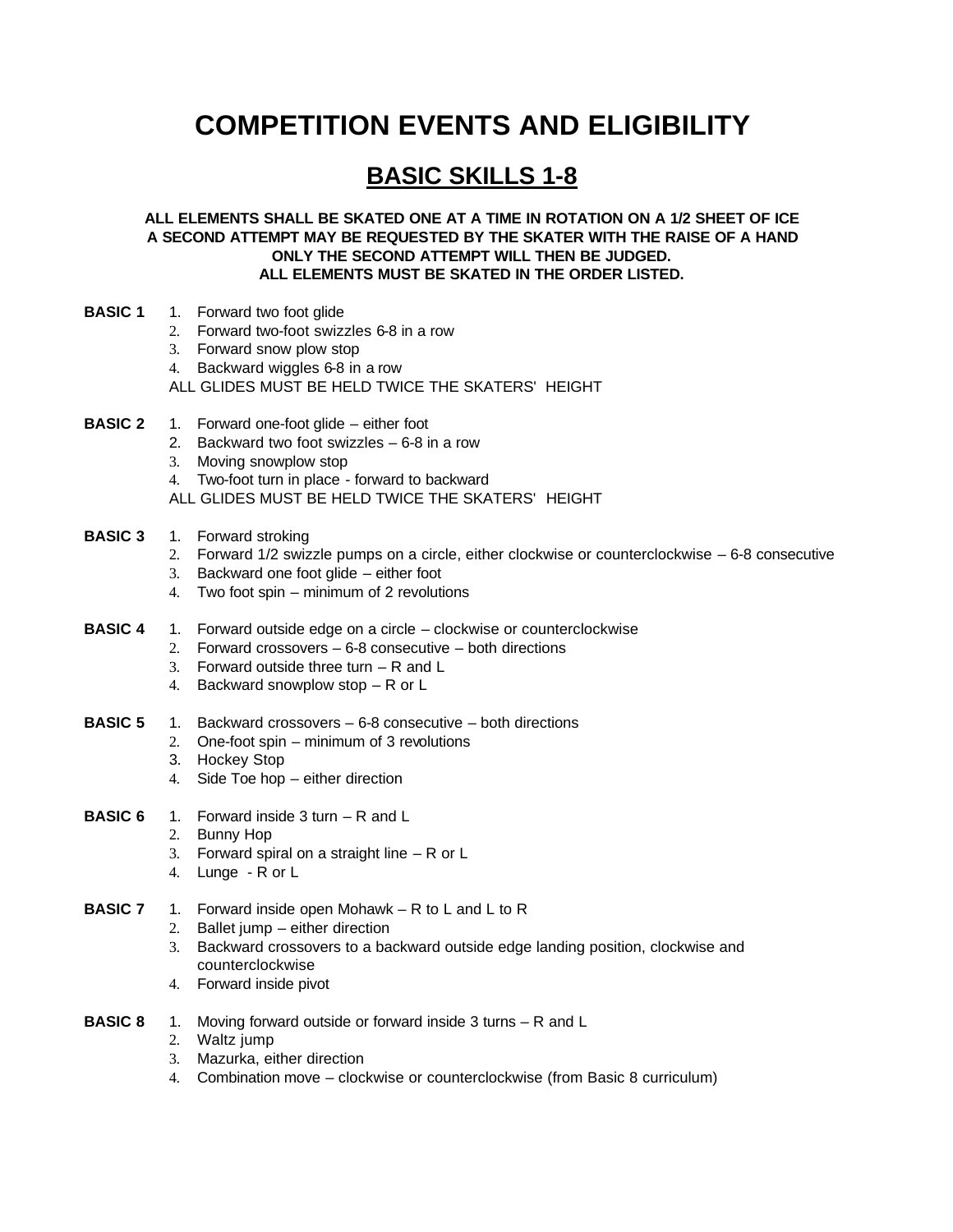# **BASIC FREESTYLE 1-4**

#### **ALL ELEMENTS SHALL BE SKATED ONE AT A TIME IN ROTATION ON A 1/2 SHEET OF ICE A SECOND ATTEMPT MAY BE REQUESTED BY THE SKATER WITH THE RAISE OF A HAND ONLY THE SECOND ATTEMPT WILL BE JUDGED.**

ALL ELEMENTS MUST BE SKATED IN THE ORDER LISTED.

- **FREESTYLE 1** 1. Advanced forward stroking 4-6 consecutive strokes
	- 2. Basic forward outside edges and forward inside consecutive edges 2-4 outside edges, 2-4 inside edges
	- 3. Scratch spin from backward crossovers
	- 4. Waltz jump from backward crossovers
	- 5. Half flip
- **FREESTYLE 2** 1. Forward outside spiral R or L, and a forward inside spiral R or L
	- 2. Waltz Three's R or L
	- 3. Beginning back spin entry optional
	- 4. Waltz jump, side toe hop, waltz jump series
	- 5. Toe loop jump

**FREESTYLE 3** 1. Forward crossovers in a figure 8

- 2. Advanced forward outside swing rolls 4-6 consecutive
- 3. Back spin
- 4. Salchow jump
- 5. Waltz jump/toe loop or Salchow/toe loop
- **FREESTYLE 4** 1. Spiral sequence, FI spiral, FI Mohawk, BO spiral, clockwise or counterclockwise
	- 2. Forward power 3's, 2-3 consecutive sets, R or L
	- 3. Sit spin
	- 4. Loop jump
	- 5. Waltz jump/loop jump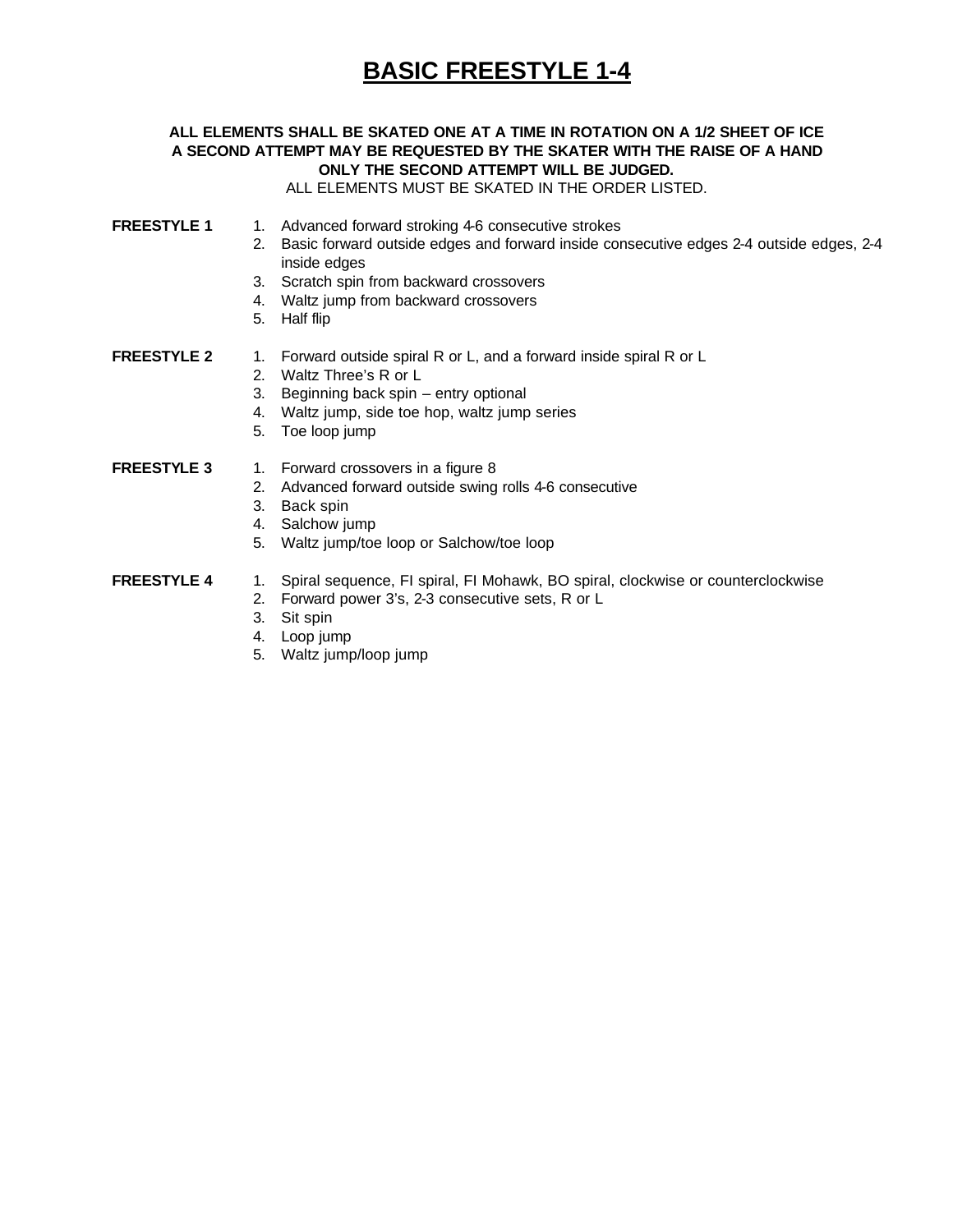## **COMPULSORY SKILLS LOW BEGINNER - PRE-JUVENILE**

#### **THESE EVENTS SHALL BE SKATED IN PROGRAM FORM WITH NO MUSIC ON A HALF SHEET OF ICE.**

| <b>LOW BEGINNER</b>    | (Time: 1 minute or less)<br>Waltz-ballet jump combination<br>1.<br>2.<br>Two foot spin – minimum 3 revolutions<br>3.<br>Toe loop<br>4.<br>Lunge                                                                                                                                                                            |
|------------------------|----------------------------------------------------------------------------------------------------------------------------------------------------------------------------------------------------------------------------------------------------------------------------------------------------------------------------|
| <b>HIGH BEGINNER</b>   | (Time: 1 minute or less)<br>1. Loop<br>2. Forward scratch spin – minimum 3 revolutions<br>3. Salchow/Toe Loop combination<br>4. Any forward spiral, bauer or spread eagle (limit one)                                                                                                                                      |
| <b>PRE-PRELIMINARY</b> | (Time: 1 minute or less)<br>Single jump (no Axel, may not be repeated in combination)<br>1.<br>2. Single-single combination jump (no axel)<br>3. Forward spin (min. 4 rev.)<br>4. Forward inside & outside spiral sequence                                                                                                 |
| <b>PRELIMINARY A</b>   | (Time: $1\frac{1}{2}$ minute or less)<br>1. Flip<br>2. Lutz-loop combination<br>3. Forward camel spin (min. 4 rev.)<br>4. Any forward spiral, bauer, or spread eagle (limit one)<br>Upright back spin (min. 4 rev.)<br>5.                                                                                                  |
| <b>PRELIMINARY B</b>   | (Time: $1\frac{1}{2}$ minute or less)<br>1. Axel<br>2. Lutz-loop combination<br>3. Forward camel spin (min. 4 rev.)<br>4. Split jump-falling leaf combination<br>Upright back spin (min. 4 rev.)<br>5.                                                                                                                     |
| <b>PRELIMINARY C</b>   | (Time 1 1/2 minutes or less)<br>1. Axel<br>Single-Single combination jump<br>2.<br>3.<br>Layback<br>Combination spin with no change of foot<br>4.<br>Spiral sequence                                                                                                                                                       |
| <b>PRE-JUVENILE</b>    | (Time: 1 1/2 minute or less)<br>Single Jump (may not be repeated in combination)<br>1.<br>Single-Single combination<br>2.<br>Spin combination with one change of foot (min. 4 rev. each position)<br>3.<br><b>Step Sequence</b><br>4.<br>Solo Spin (may not commence with a jump, minimum 4 revolutions in position)<br>5. |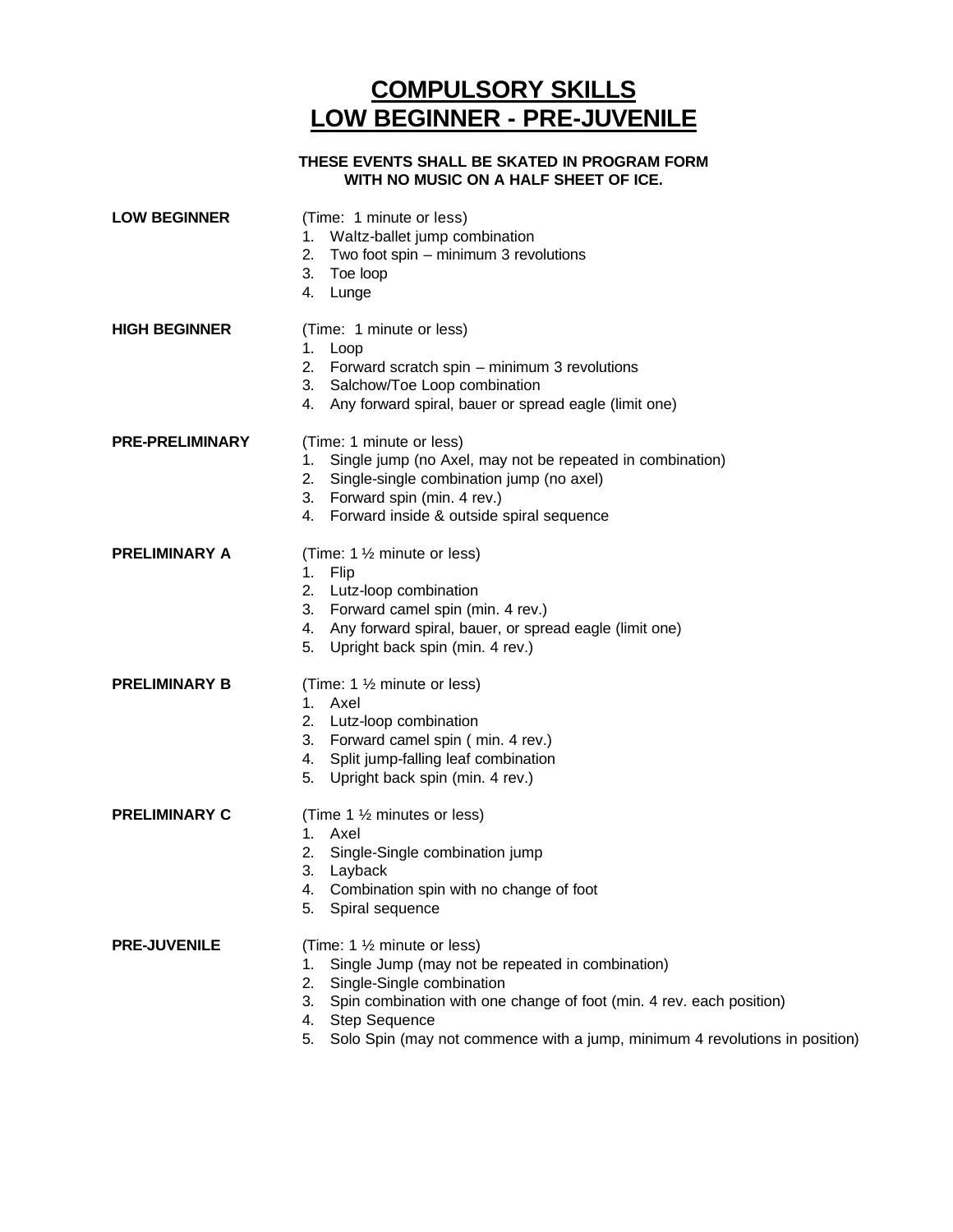### **SHORT PROGRAM**

**All short programs will be skated WITH music.**

| <b>Juvenile</b>                 | 1.                                    | Axel (not to be repeated in combination)                                |
|---------------------------------|---------------------------------------|-------------------------------------------------------------------------|
| Time: 1 min. 40 sec             | 2.                                    | Lutz                                                                    |
|                                 | 3.                                    | Combination Jump Single/Double                                          |
|                                 | 4.                                    | Combination spin one change of foot and position (min. 4 rev. per foot) |
|                                 | 5.                                    | Step sequence - straight line, serpentine or circular                   |
|                                 | 6.                                    | Solo spin (min. 4 revolutions)                                          |
| Intermediate<br>Time: 2 minutes | Required elements per SSR 3.08 & 3.09 |                                                                         |

## **FREE SKATING EVENTS LOW-BEGINNER - INTERMEDIATE**

**All events will be skated on the full ice surface to the music of the skater=s selection. There will be a ten second leeway in the specified time limit. Skaters may skate up one level but may not skate at more than one level.**

| <b>Low Beginner</b>    | (Time: 1 1/2 minutes)<br>Open to skaters who have NOT passed the Pre-Preliminary Freestyle Test. May include any $\frac{1}{2}$<br>revolution jumps, salchow, toe loop and half-loop. May not include flying spins, combination<br>spins or backspins.                                     |
|------------------------|-------------------------------------------------------------------------------------------------------------------------------------------------------------------------------------------------------------------------------------------------------------------------------------------|
| <b>High Beginner</b>   | (Time: 1 1/2 minutes)<br>Open to skaters who have NOT passed the Pre-Preliminary Freestyle Test. May include single<br>jumps up to, but not including lutz. Program may NOT include backspins or flying spins.                                                                            |
| <b>Pre Preliminary</b> | (Time: 1 1/2 minutes)<br>Open to skaters who have passed the U.S.F.S.A. Pre-Preliminary Freestyle Test and no higher.<br>May NOT include axels, double jumps or flying spins.                                                                                                             |
| <b>Preliminary A</b>   | (Time: 1 1/2 minutes)<br>Open to skaters who have passed the U.S.F.S.A. Preliminary Freestyle Test and no higher.<br>May NOT include axels, double jumps or flying spins.                                                                                                                 |
| <b>Preliminary B</b>   | (Time: 1 1/2 minutes)<br>Open to skaters who have passed the U.S.F.S.A. Preliminary Freestyle Test and no higher.<br>May include jumps up to and including axel. No double jumps or flying spins.                                                                                         |
| <b>Preliminary C</b>   | (Time: 1 1/2 minutes)<br>Open to skaters who have passed the U.S.F.S.A. Preliminary Freestyle Test and no higher.<br>May include axel, double salchow and/or double toe loop and flying spins. Program may NOT<br>include any double jumps other than double salchow and double toe loop. |
| <b>Pre Juvenile</b>    | (Time: 2 minutes)<br>Open to skaters who have passed the U.S.F.S.A. Pre-Juvenile Freestyle Test and no higher.<br>No restrictions                                                                                                                                                         |
| Juvenile               | (Time: 2 minutes)<br>Open to skaters who have passed the U.S.F.S.A. Juvenile Free Skate Test and no higher. No<br>restrictions                                                                                                                                                            |
| Intermediate           | (Time: 2 1/2 minutes)<br>Open to skaters who have passed the U.S.F.S.A. Intermediate Free Skate Test and no higher.<br>No restrictions                                                                                                                                                    |